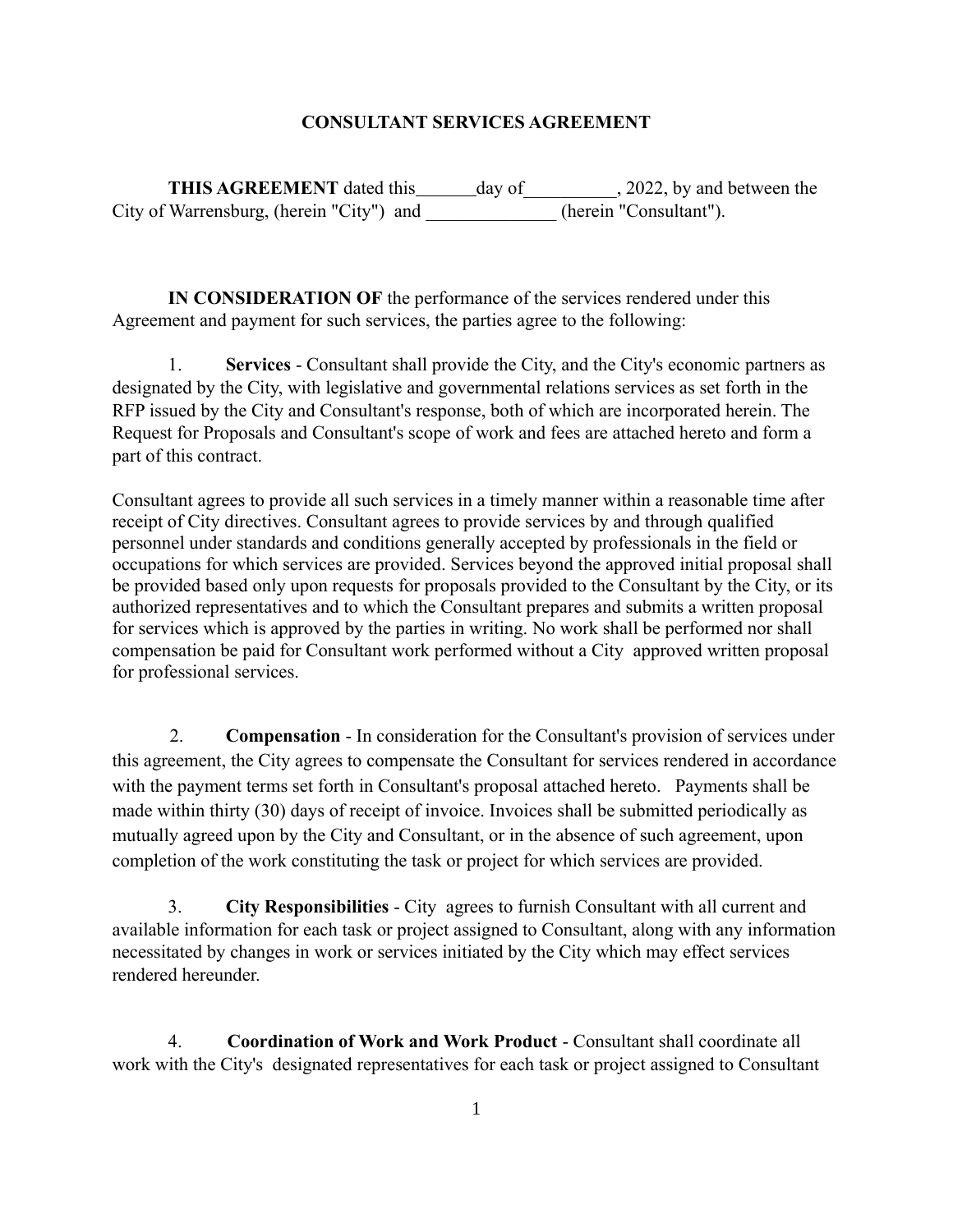and submit to the City's representative all work product in written or graphic form (and in electronic form if requested) as applicable or required. All reports, surveys, test data, memoranda, samples, plans, specifications, and other documents or materials submitted by or to the City shall be considered the property of the City. When available and requested by the City, work product shall be provided in electronic form at actual cost in media compatible for use with City software and equipment.

5. **Protection of Work, Property and Persons** - The Consultant will be responsible for initiating, maintaining and supervising all safety precautions and programs in connection with the services provided under this Agreement. The Consultant will take all necessary precautions for the safety of, and will provide the necessary protection to prevent damage, injury or loss to all employees providing work under this Agreement and other persons who may be affected thereby.

6. **General Insurance Requirements** - Consultant will provide proof of its general and professional liability coverages and workers compensation coverages to the City before undertaking work hereunder.

**7. Indemnification** - Failure of Consultant to obtain or maintain such insurance during this contract, or to provide proper proofs thereof upon request, shall not diminish, waive or otherwise reduce the Consultant's obligations to maintain such insurance coverage and Consultant shall indemnify and hold the City and all its personnel harmless from and against any and all claims, damages, losses and expenses, including reasonable attorney's fees and litigation costs, arising out of or resulting from the performance of services, provided that any such claim, damage, loss or expenses, is caused in whole or in part by the negligent act, omission and or liability of the Consultant, its agents or employees.

8. **Delegation and Subcontracting** - Unless otherwise proposed and approved in the Consultant's proposal for services, the Consultant shall not delegate or subcontract any work to be performed by the Consultant under this agreement to any other person, business or entity without the express advance written approval of the City for such delegation or subcontract work.

9. **Records and Samples** - To the extent not otherwise transferred to the City's possession, Consultant agrees to retain and provide the City with reasonable access to all work product, records, papers and other documents involving transactions and work related to or performed under this agreement for a period of three (3) years after this agreement expires.

10. **Additional Services** - No compensation shall be paid for any service rendered by the Consultant considered an additional service beyond the scope of services approved by the City unless rendition of that service and expense thereof has been authorized in writing by the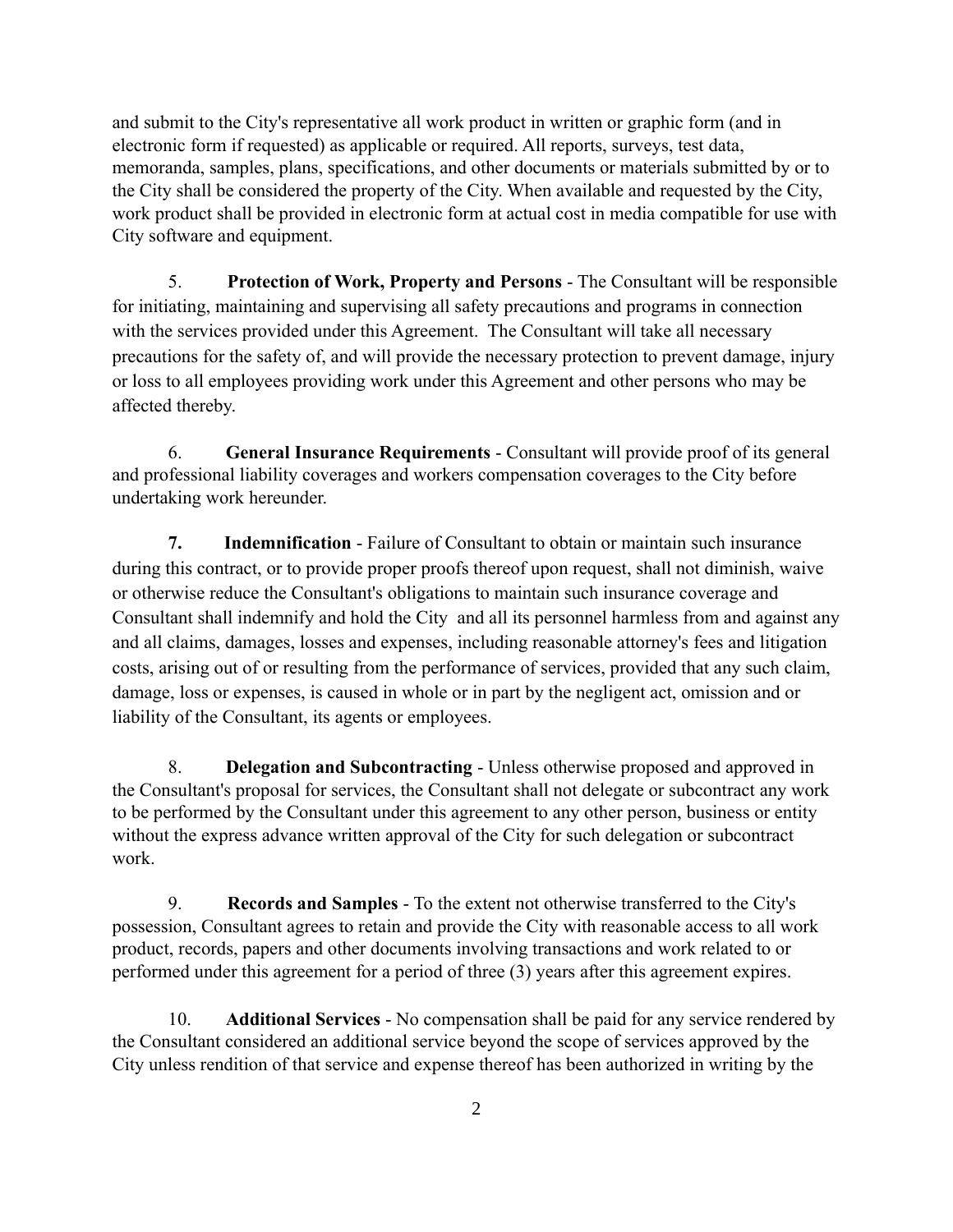City in advance of performance of such service. Any additional services performed by the Consultant prior to such authorization by the City shall be deemed a part of basic services for work performed, whether enumerated in this agreement or not, for which the Consultant shall be entitled to no additional compensation.

11. **City Authorization** -When the term City is used in this agreement, it shall mean the government of the City of Warrensburg, Missouri or the City of Warrensburg City Council, as the context requires. Authorization by the City shall mean written instruction from the City Council or the City Manager. It is further understood and agreed that no person or party is authorized to bind the City to any proposed agreement for services under the auspices of this agreement without having obtained the prior approval the City. In this regard, it is understood and agreed that the Consultant shall not be entitled to rely upon verbal representations by any agent or employee of the City in deviation to the terms and conditions of this agreement, or as authorization for compensation for services except as may be approved by the City in writing.

12. **Period of Services and Termination** – Consultant shall perform the services on an ongoing basis during the term of this Contract. The initial and approved term of the agreement is three years as set forth in Consultant's response to the RFP. The City may, and reserve the right to, terminate this agreement at any time with or without cause by giving the Consultant written notice of termination. Upon receipt of such notice, Consultant shall discontinue all services in connection with the performance of services authorized under this agreement and City shall upon invoice remit payment for all authorized services completed up to the date of termination notice. Upon payment of this invoice, the Consultant shall deliver any and all work product including drawings or other documents, prepared as instruments of service, whether complete or in progress. It is further agreed that if services are terminated during a calendar year between January and September 30, the Consultant shall be compensated for services through the close of the month of September, such amounts not to exceed a total compensation of twenty-two thousand dollars (\$22,000.00) after termination. If the City questions the extent of work on a final invoice, the Consultant shall give the City the opportunity to review and evaluate all work upon which the invoice is based in the offices of the Consultant prior to payment. This agreement or work performed under the provisions of this agreement may also be terminated by the Consultant upon not less than seven days written notice in the event the City shall substantially fail to perform in accordance with the terms and conditions of this agreement, through no fault of the Consultant. In the event of termination by the Consultant, the other provisions concerning termination contained in this paragraph shall be applicable.

The City reasonably believes that funds will be available beyond the current fiscal year to pay Consultant for services under this Agreement. The parties agree, however, that if funds are not available to continue services as outlined herein, City may cancel this Agreement at such time as funds become unavailable to continue.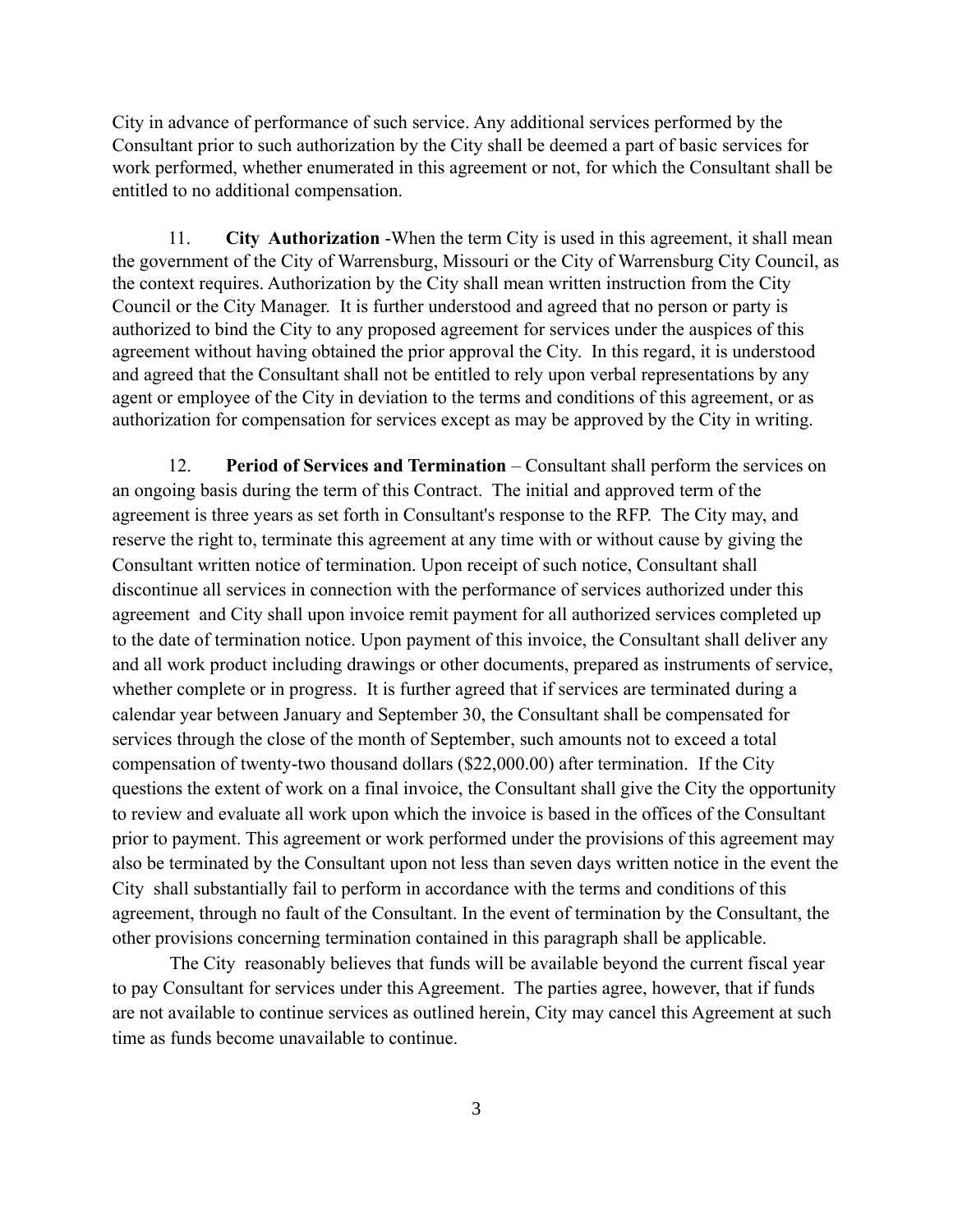13. **Governing Law** - This agreement shall be governed by the laws of the state of Missouri and it is agreed that this agreement is made in Johnson County, Missouri and that Johnson County, Missouri is proper venue for any action pertaining to the interpretation or enforcement of any provision within or services performed under this agreement.

14. **Certification of Lawful Presence / Work Authorization** - Consultant will complete the required certifications of lawful presence and, if the contract is to exceed \$5,000.00, shall complete and return the Work Authorization Certification attached hereto.

15. **Nature of Relationship** - Consultant herein is an independent contractor and shall not act as an agent for the City, nor shall Consultant be deemed to be an employee of the City for any purposes whatsoever. The Consultant shall not enter into any agreement or incur any obligations on the City's behalf or commit the City in any manner.

16. **Conflict of Interest** – Consultant hereby covenants that at the time of the submission of the bid and the execution of this Agreement it has no other contractual or employment relationships that would create any actual or perceived conflict of interest. The Consultant further agrees that during the term of this Agreement neither the Consultant nor any of its employees shall acquire any other contractual relationships that create such a conflict. Consultant shall complete the required Conflict of Interest Form attached hereto and shall have an affirmative duty to update said form if there are any changes to the answers provided therein during the term of this Agreement.

17. **Miscellaneous** - This agreement constitutes the entire agreement of the parties superseding all prior negotiations, written or verbal, and may only be amended by signed writing executed by the parties through their authorized representatives hereunder.

[SIGNATURES TO APPEAR ON NEXT PAGE]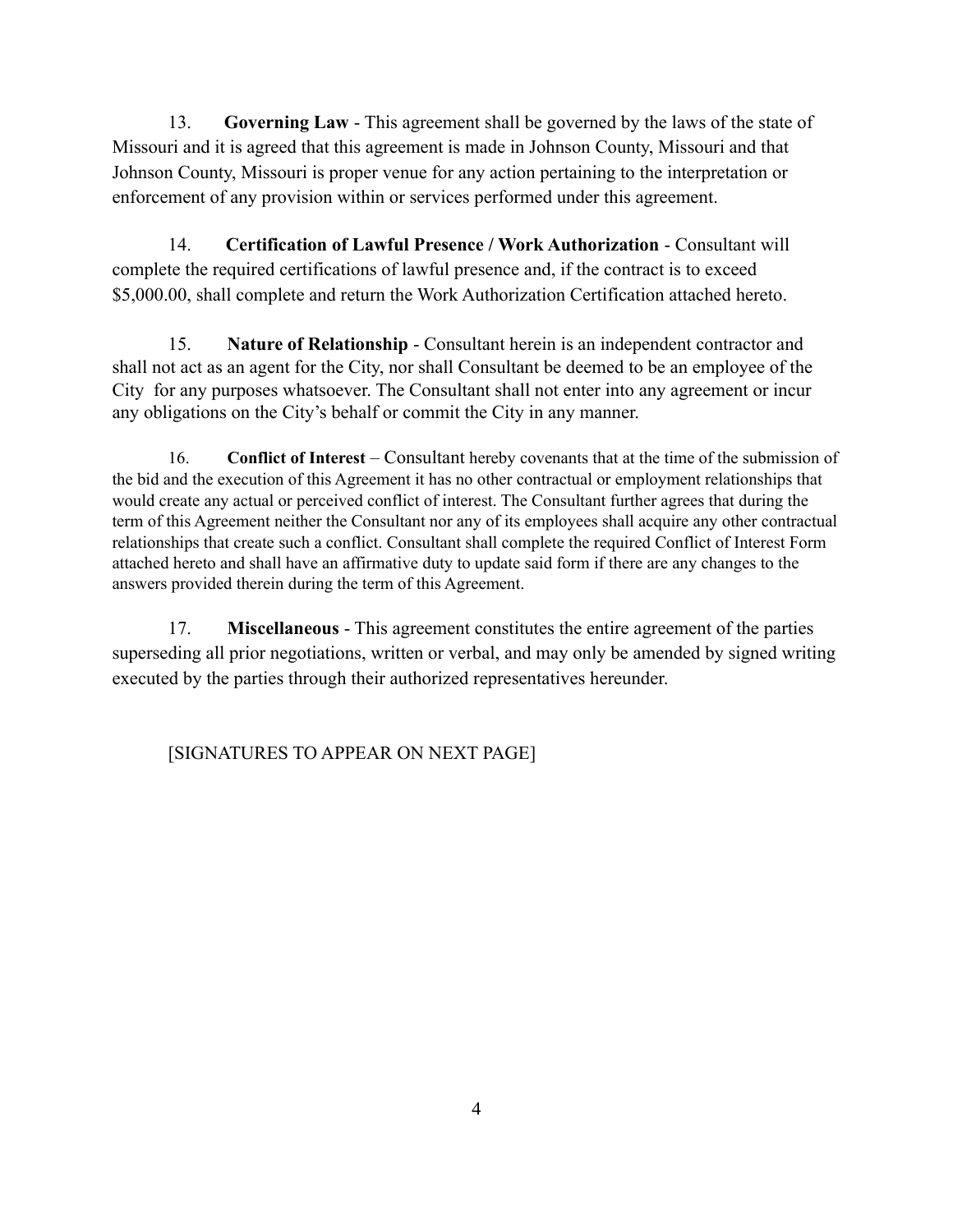**IN WITNESS WHEREOF**, the parties have executed this agreement by their duly authorized signatories effective the date and year first-above written.

## **CONSULTANT CITY OF WARRENSBURG, MISSOURI**

 $\mathbf{I}$ 

| By | By Danielle Dulin |
|----|-------------------|

Title

By Danielle Dulin City Manager

Dated: Dated: Dated: Dated: Pated: Pated: Pated: Pated: Pated: Pated: Pated: Pated: Pated: Pated: Pated: Pated: Pated: Pated: Pated: Pated: Pated: Pated: Pated: Pated: Pated: Pated: Pated: Pated: Pated: Pated: Pated: Pated

ATTEST:

**\_\_\_\_\_\_\_\_\_\_\_\_\_\_\_\_\_\_\_\_\_\_\_\_\_\_\_\_\_\_\_\_\_\_\_**  City Clerk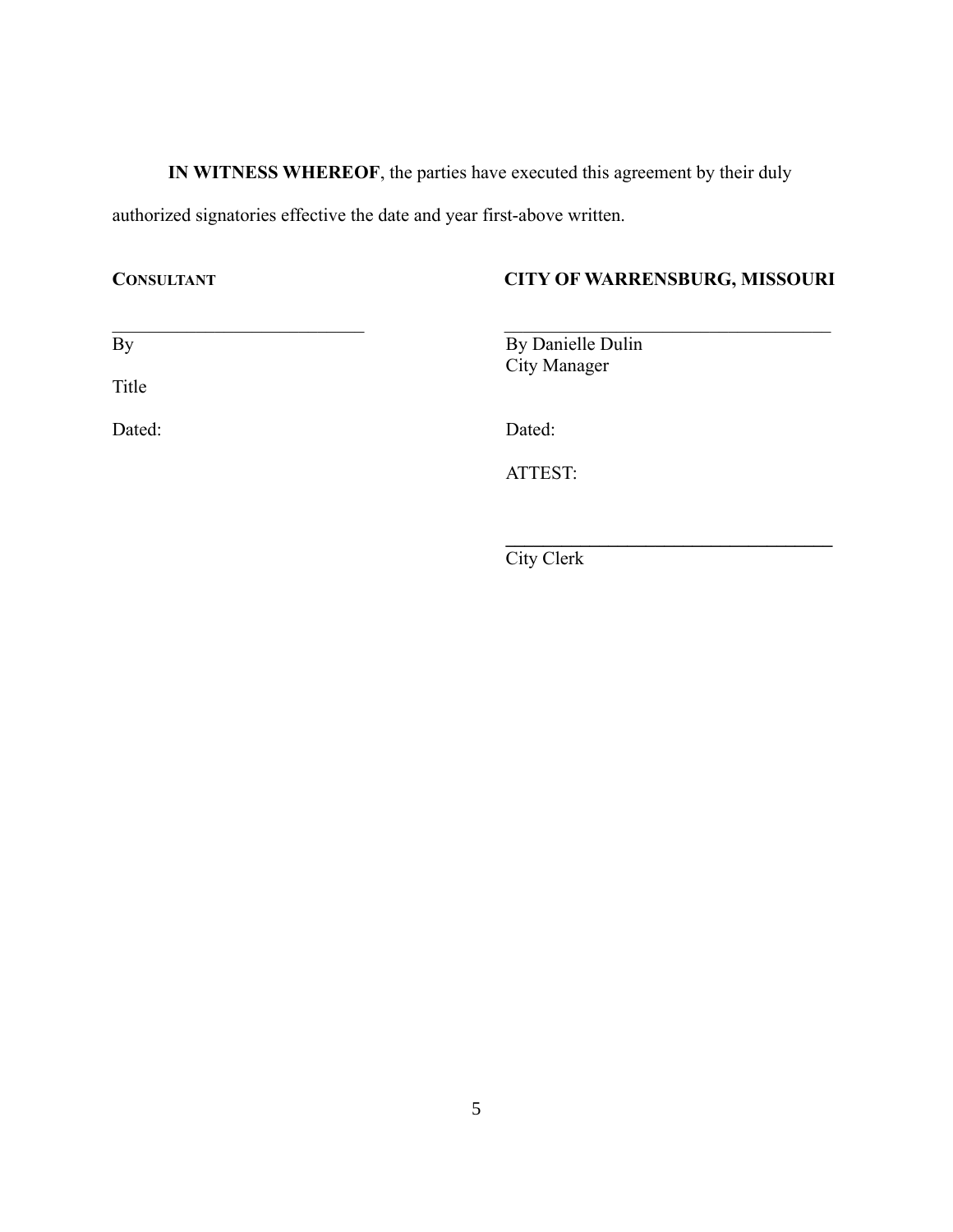#### **CERTIFICATION OF INDIVIDUAL BIDDER**

Pursuant to Section 208.009 RSMo, any person applying for or receiving any grant, contract, loan, retirement, welfare, health benefit, post secondary education, scholarship, disability benefit, housing benefit or food assistance who is over 18 must verify their lawful presence in the United States. Please indicate compliance below. Note: A parent or guardian applying for a public benefit on behalf of a child who is citizen or permanent resident need not comply.

- 1. I have provided a copy of documents showing citizenship or lawful presence in the United States. (Such proof may be a Missouri driver's license, U.S. passport, birth certificate, or immigration documents). Note: If the applicant is an alien, verification of lawful presence must occur prior to receiving a public benefit.
- 2. I do not have the above documents, but provide an affidavit (copy) attached) which may allow for temporary 90 day qualification.
- \_\_\_\_\_3. I have provided a completed application for a birth certificate pending in the State of \_\_\_\_\_\_\_\_\_\_\_\_\_\_\_. Qualification shall terminate upon receipt of the birth certificate or determination that a birth certificate does not exist because I am not a United States citizen.

 $\mathcal{L}_\text{max}$  , and the contribution of the contribution of the contribution of the contribution of the contribution of the contribution of the contribution of the contribution of the contribution of the contribution of t

Applicant Date Printed Name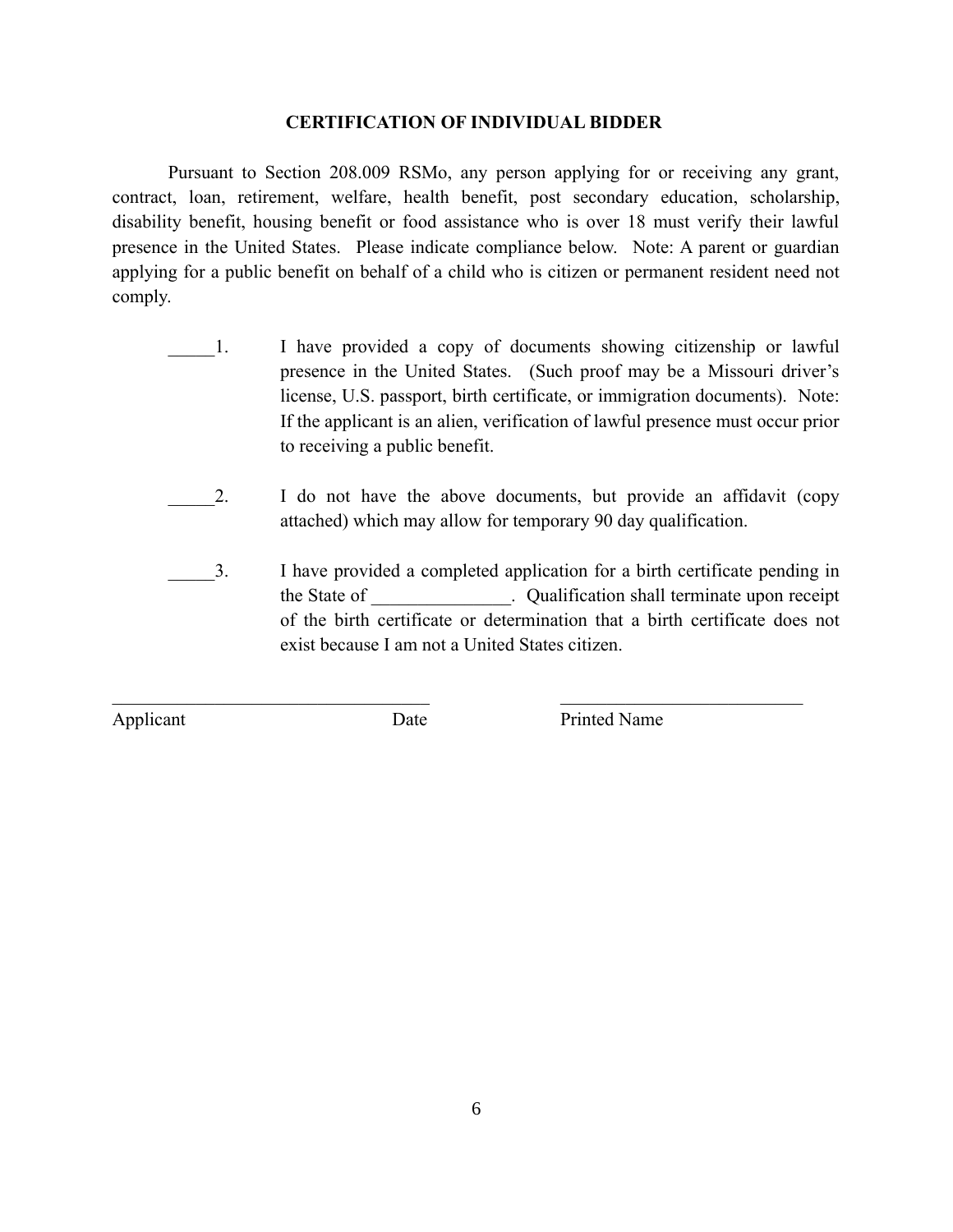# **AFFIDAVIT (Only Required for Individual Bidder Certification Option #2)**

State of Missouri (1) )SS. County of \_\_\_\_\_\_\_\_\_\_\_\_ )

I, the undersigned, being at least eighteen years of age, swear upon my oath that I am either a United States citizen or am classified by the United States government as being lawfully admitted for permanent residence.

Date Signature

 $\mathcal{L}_\text{max}$  , and the contract of the contract of the contract of the contract of the contract of the contract of

 $\mathcal{L}_\text{max}$  , and the contract of the contract of the contract of the contract of the contract of the contract of

Social Security Number Printed Name or Other Federal I.D. Number

On the date above written \_\_\_\_\_\_\_\_\_\_\_\_\_\_\_\_\_\_\_ appeared before me and swore that the facts contained in the foregoing affidavit are true according to his/her best knowledge, information and belief.

Notary Public

 $\mathcal{L}_\text{max}$ 

My Commission Expires: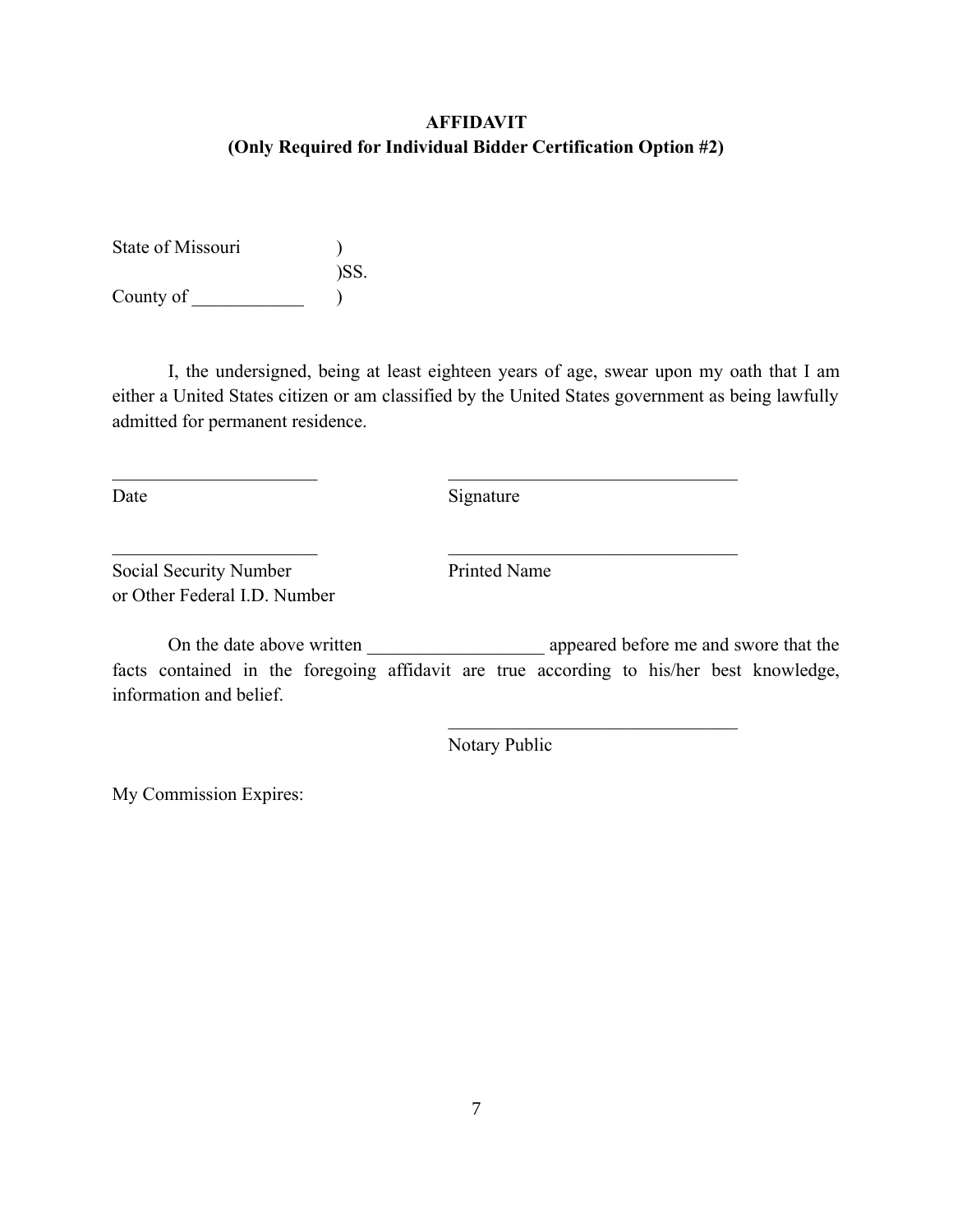## **WORK AUTHORIZATION CERTIFICATION PURSUANT TO 285.530 RSMo (FOR ALL AGREEMENTS IN EXCESS OF \$5,000.00)**

County of \_\_\_\_\_\_\_\_\_\_ ) )ss State of  $\qquad \qquad$  )

My name is \_\_\_\_\_\_\_\_\_\_\_\_\_\_\_\_\_. I am an authorized agent of \_\_\_\_\_\_\_\_\_\_\_\_\_\_\_\_\_\_\_\_\_\_ \_\_\_\_\_\_\_\_\_\_\_\_\_\_\_\_\_\_(Bidder). This business is enrolled and participates in a federal work authorization program for all employees working in connection with services provided to the City. This business does not knowingly employ any person that is an unauthorized alien in connection with the services being provided. Documentation of participation in a federal work authorization program is attached hereto.

Furthermore, all employees or others working on this contract shall affirmatively state in writing in their contracts that they are not in violation of Section 285.530.1, shall not thereafter be in violation and submit a sworn affidavit under penalty of perjury that all employees are lawfully present in the United States.

|                                               | Affiant      |              | Date |
|-----------------------------------------------|--------------|--------------|------|
|                                               | Printed Name |              |      |
| Subscribed and sworn to before me this day of |              | $\, . \, 20$ |      |
|                                               |              |              |      |

Notary Public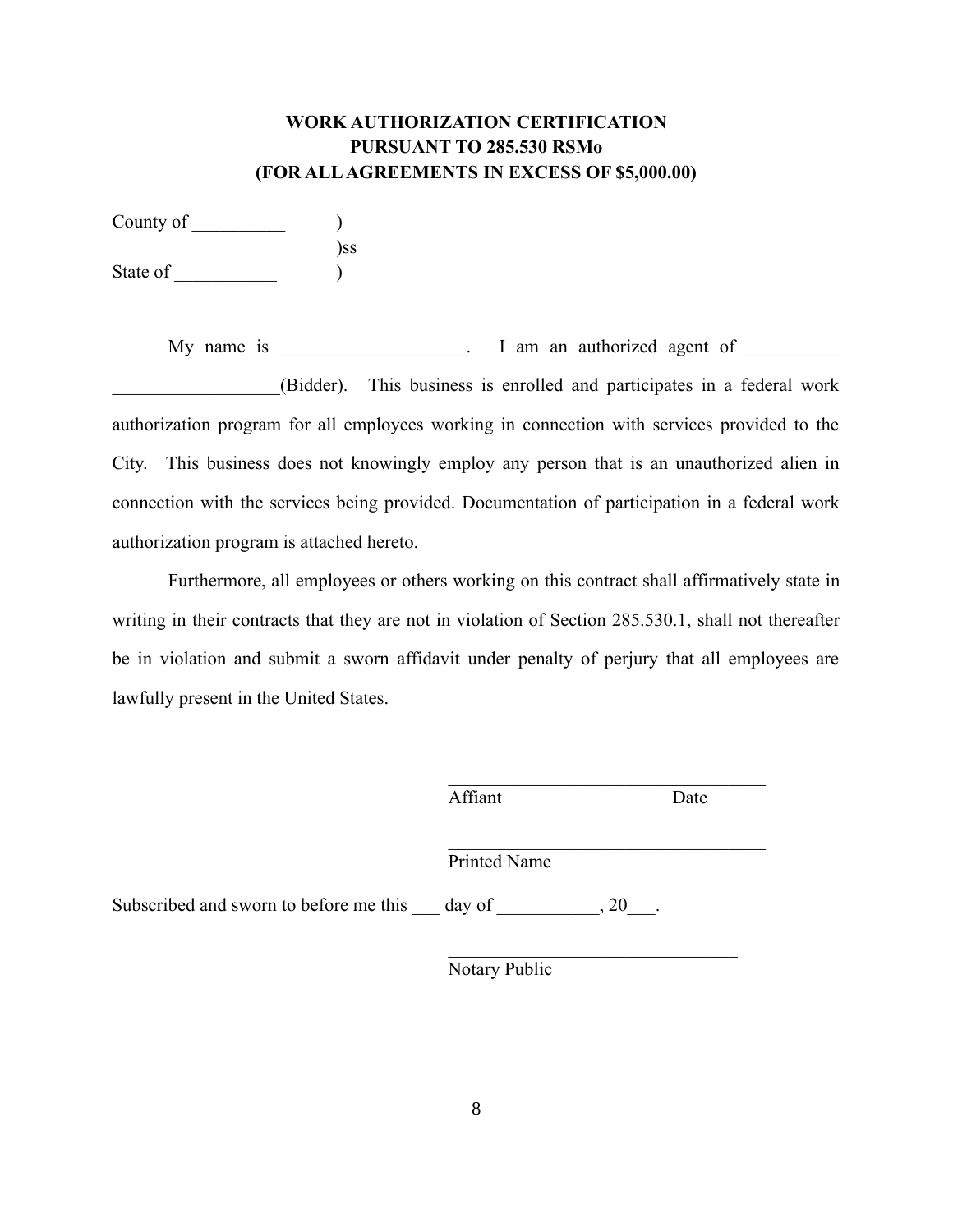### **CONFLICT OF INTEREST FORM**

| <b>PROJECT:</b>                   |  |  |
|-----------------------------------|--|--|
| <b>RESPONSIBLE CITY EMPLOYEE:</b> |  |  |

RESPONSIBLE OR SUPERVISING CITY CONSULTANT: \_\_\_\_\_\_\_\_\_\_\_\_\_\_\_\_\_\_\_\_\_\_\_\_\_\_\_\_\_

1. Have you or any employee or person holding an ownership interest in the company proposing to provide goods or services to the City of Warrensburg been involved in any of the following with the City of Warrensburg, its employees, elected officials or any responsible consultant identified above?

|                                                                                          | YFS | ΝO |
|------------------------------------------------------------------------------------------|-----|----|
| Sale, purchase or exchange of property                                                   |     |    |
| Receiving or furnishing goods or services                                                |     |    |
| Transfer or receipt of income, assets or funds                                           |     |    |
| Maintenance of bank balances, book balances<br>or other accounts for benefit of another? |     |    |

2. Have you or any employee or person holding an ownership interest in the company proposing to provide goods or services to the City of Warrensburg been indebted to the City, any employee of the City or its elected officials or its responsible consultants in the last twentyfour months? If yes, explain.

3. List all business transactions or relationships that you or any employee or person holding an ownership interest in the company proposing to provide goods or services to the City of Warrensburg has had with any employee of the City, its elected official or its responsible consultants in the last twenty-four months.